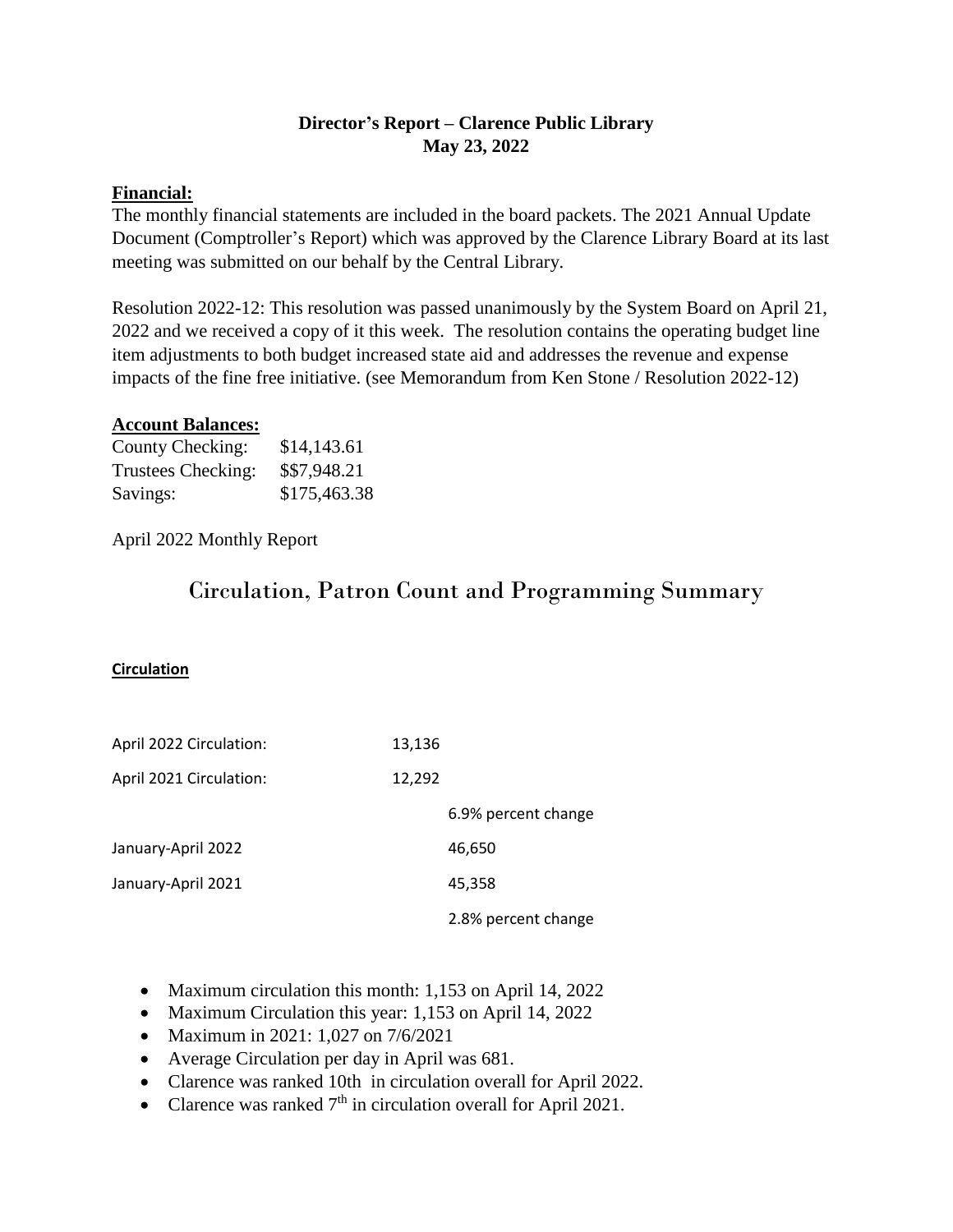| <b>Branch Rank</b>       | Circ.  |
|--------------------------|--------|
|                          |        |
| 1. Audubon               | 29,748 |
| 2. Central               | 25,385 |
| 3. Clearfield            | 24,946 |
| 4. Kenmore               | 21,936 |
| 5. Julia Boyer Reinstein | 21,322 |
| 6. Orchard Park          | 20,108 |
| 7. West Seneca           | 17,104 |
| 8. Lancaster             | 15,609 |
| 9. Hamburg               | 15,492 |
| 10. Clarence             | 13,136 |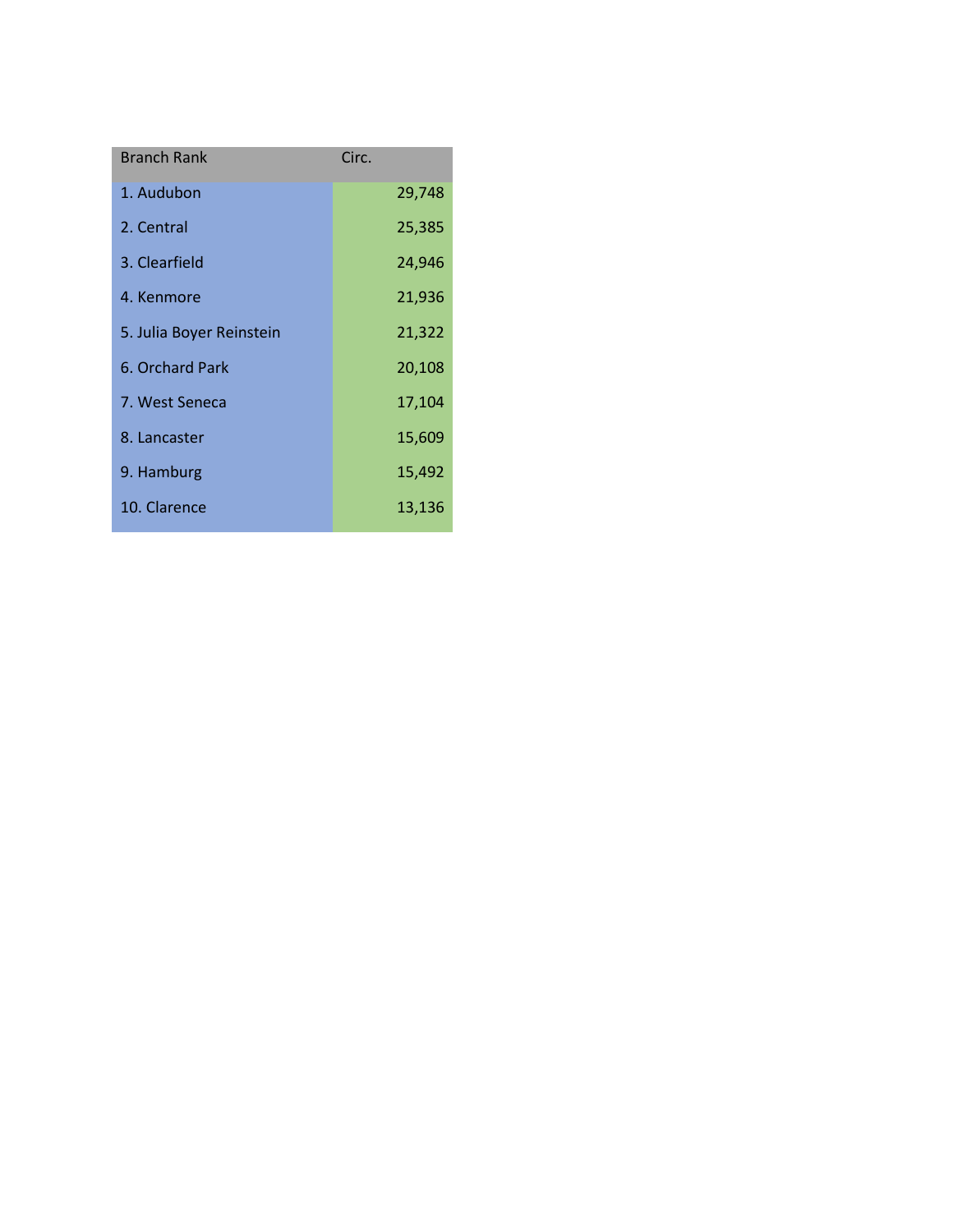

Item type that circulates the most at Clarence is juvenile fiction, followed by DVDs.

### **Library Visits**

| April 2022 Visitor Count | 4,010                 |  |
|--------------------------|-----------------------|--|
| April 2021 Visitor Count | 5,090                 |  |
|                          | -21.2% percent change |  |
| January-April 2022       | 19,802                |  |
| January-April 2021       | 17,654                |  |
|                          | 43.7% percent change  |  |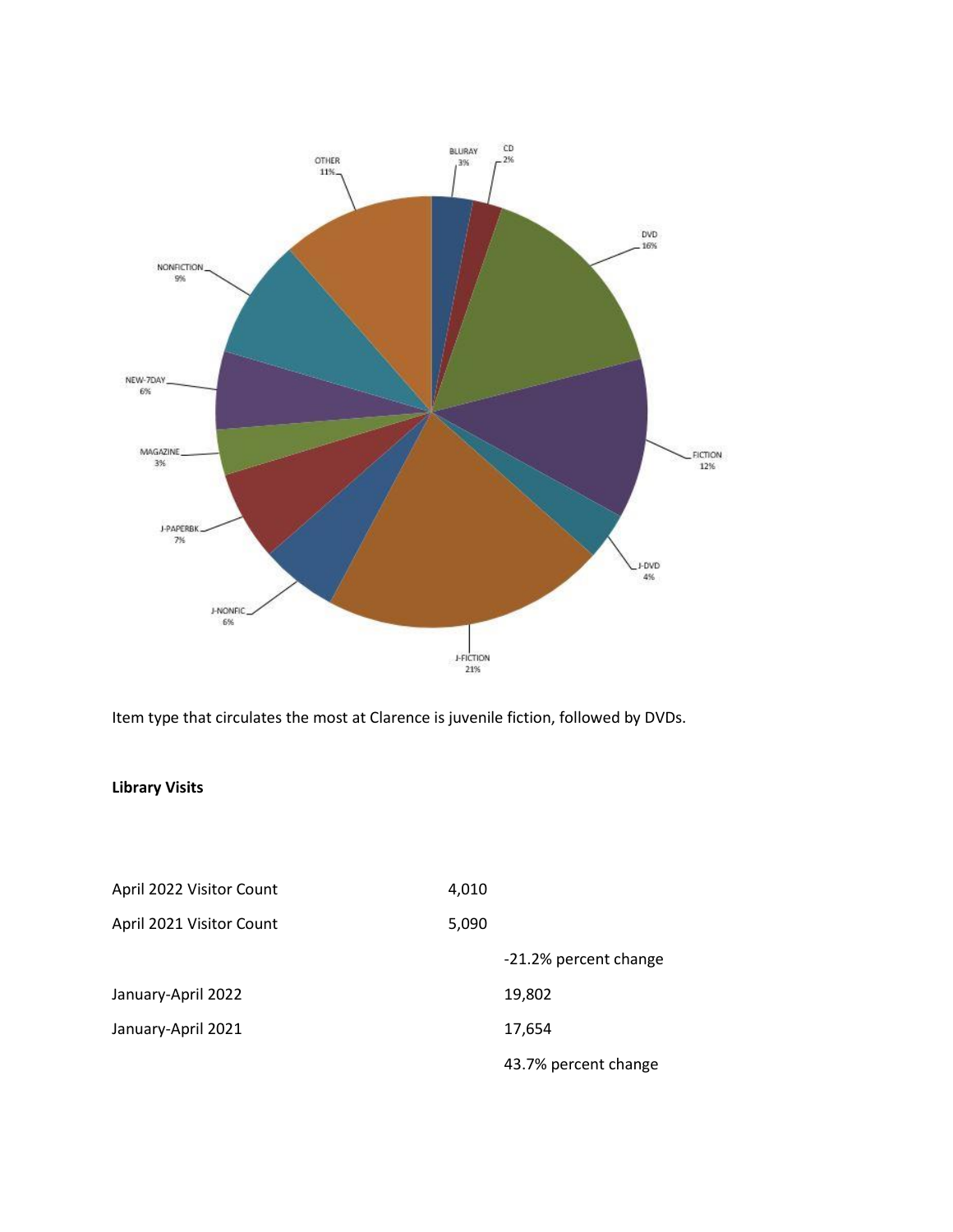- Maximum Visitor Count in April: 218
- Maximum in one day in 2022: 380 on February 22
- Maximum Library Visits in one day in 2021: 448 on 7/6/2021
- The average visits per day in April 2022 was 2282.
- Clarence was ranked  $11<sup>th</sup>$  for Library Visits in April 2022.
- Clarence was ranked  $8<sup>th</sup>$  for Library Visits in April 2021.

| <b>Branch</b>            | April 2022 Library<br><b>Visits</b> |
|--------------------------|-------------------------------------|
| 1. Central               | 15,119                              |
| 2. Orchard Park          | 9,197                               |
| 3. Audubon               | 8,920                               |
| 4. Clearfield            | 8,869                               |
| 5. Kenmore               | 7,901                               |
| 6. Julia Boyer Reinstein | 7,796                               |
| 7. West Seneca           | 7,644                               |
| 8. Lancaster             | 6,472                               |
| 9. Aurora                | 5,110                               |
| 10. Grand Island         | 4,465                               |
| 11. Clarence             | 4,010                               |

### **Public Access Computer Sessions**

| April 2022 | 298                   |
|------------|-----------------------|
| April 2021 | 471                   |
|            | -37.5% percent change |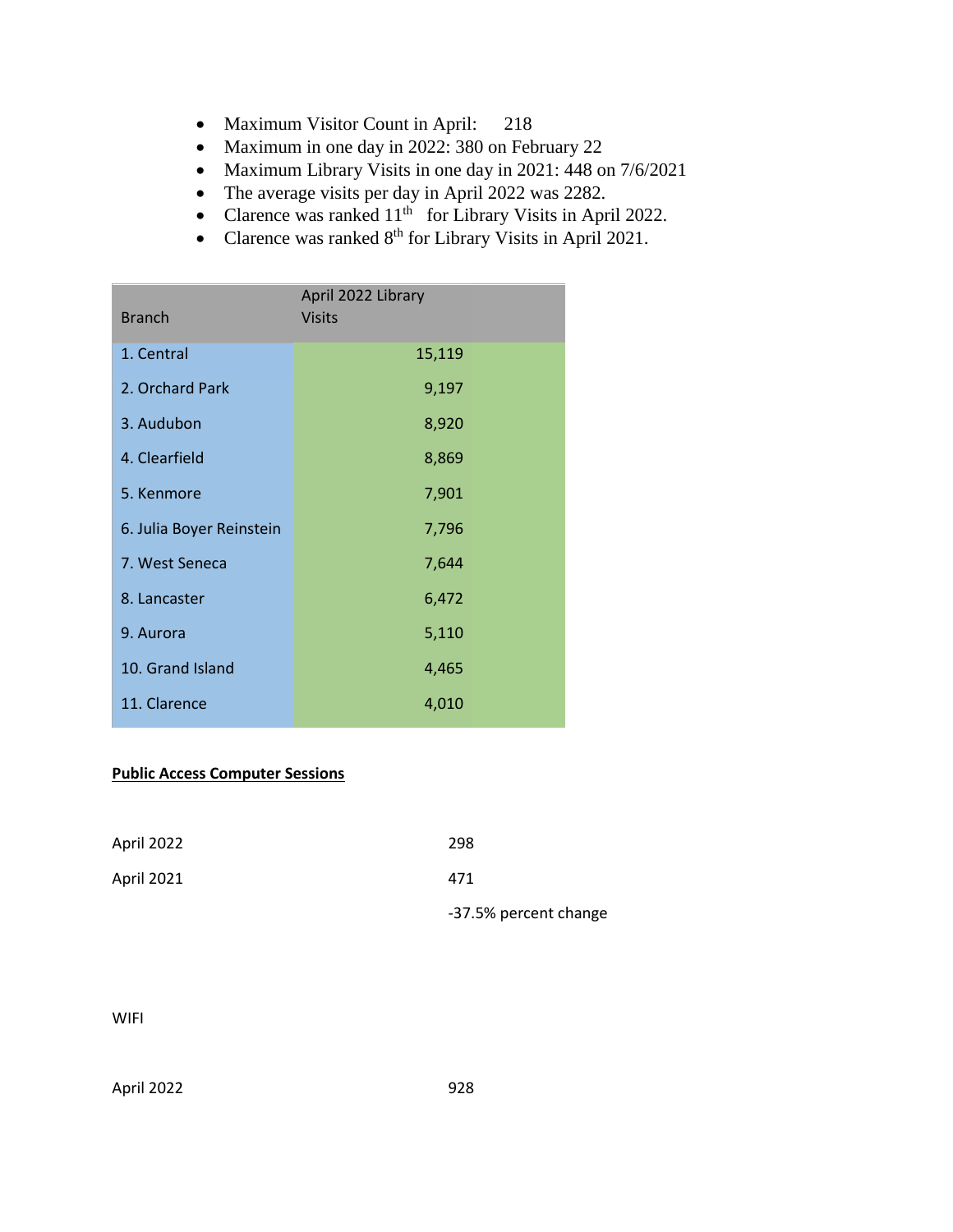#### -9.0% percent change

### **Clarence Public Library Programming**

### **April 2022**

| In Library programs:            | Programs | Attendance |
|---------------------------------|----------|------------|
| For children 5 & under          | 6        | 117        |
| For children 6-12               | 3        | 24         |
| For teens                       | 3        | 21         |
| Intergenerational               |          |            |
| For Adults                      | 6        | 48         |
| In Library One-on-One Programs: | Programs | Attendance |
| For children 5 & under          |          |            |
| For children 6-12               | C        | 2          |
| For teens                       | 4        | 4          |
| Intergenerational               |          |            |
| <b>For Adults</b>               |          |            |

**(Tutors)**

| <b>Passive/Self-Directed Programs:</b> | Programs | Attendance |
|----------------------------------------|----------|------------|
| For children 5 & under                 |          |            |
| For children 6-12                      |          |            |
| For teens                              |          |            |
| Intergenerational                      |          |            |

Meeting Room Use: 3 (Plumbing Exam, Contractor Pre-Construction Meeting, Clarence Youth Foundation – total attendance 22)